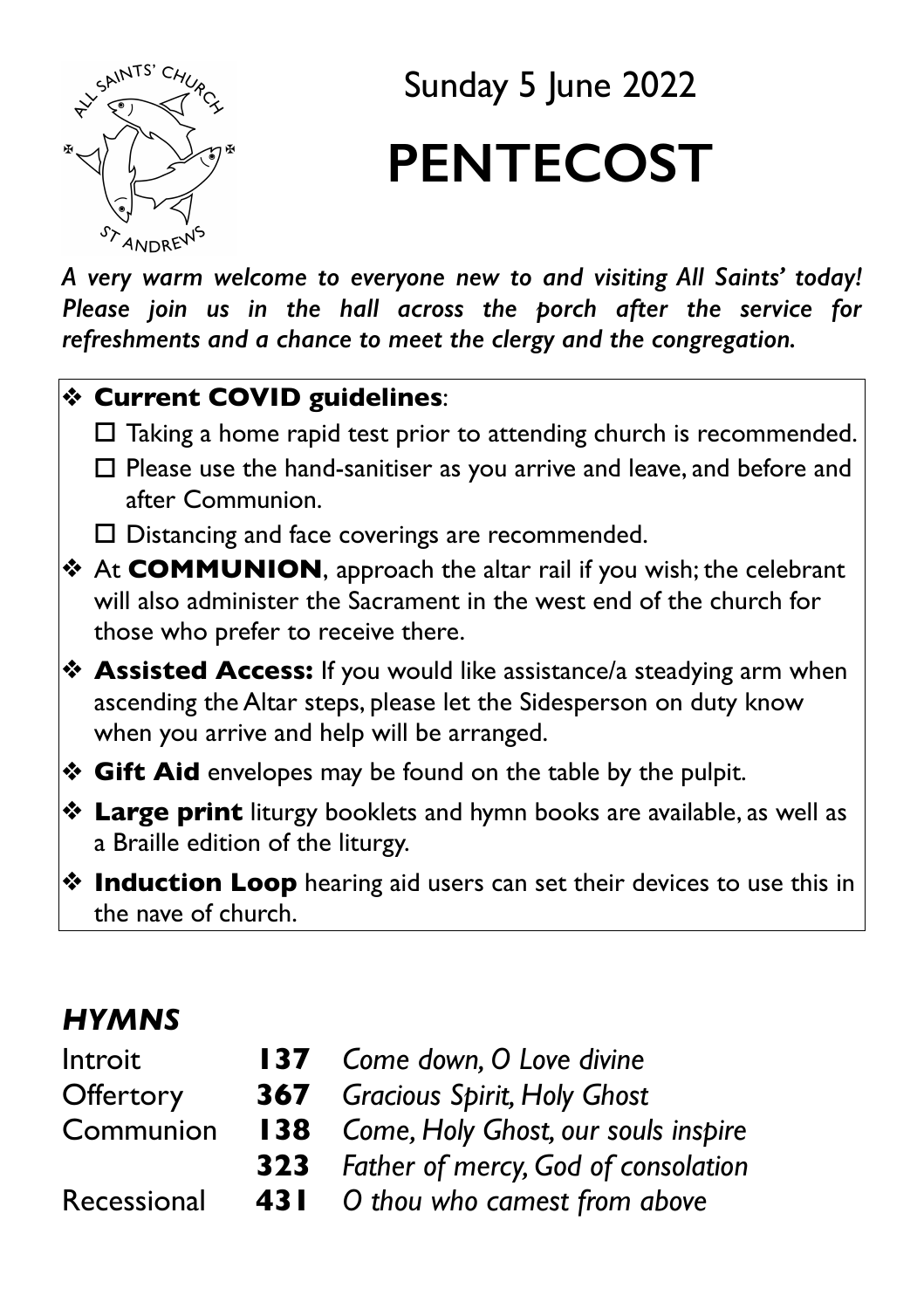# *COMMUNION SETTING Merbecke*

# *GREETING*

In the name of the Father, and of the Son, and of the Holy Ghost. **Amen**.

Alleluia! Christ is risen! **He is risen indeed! Alleluia!**

# *VIDI AQUAM Ezekiel 47*

*During Eastertide, the Vidi aquam replaces the penitential rite. All sing the antiphon before and after the verse sung by the cantor. Music for the antiphon is in the cream liturgy booklet.* 

#### **I saw water flowing from the right side of the temple. Alleluia!**

# *COLLECT*

God, who as at this time didst teach the hearts of thy faithful **J** people by sending to them the light of thy Holy Spirit: grant us by the same Spirit to have a right judgement in all things and evermore to rejoice in his holy comfort;

# *FIRST READING Acts 2.1–21*

*PSALM 104.25-35, 37 Benedic, anima mea*

!===============;============| *O Lord*, how maniˆfoldˆare thy works • in wisdom hast thou made them all; the earth is full of thy riches.

**So is the great and wide sea also • wherein are things creeping innumerable, both small and great beasts.** 

There go the ships, and there is that Lev^iathan  $\cdot$  whom thou hast made to take his pastime therein.

**These wait all upon thee • that thou mayest give them meat in due season.** 

When thou givest it them they^gather it  $\cdot$  and when thou openest thy hand they are filled with^good.

**When thou hidest thy face they are troubled • when thou takest away their breath they die, and are turned again to their dust.** 

When thou lettest thy breath go forth they shall be made • and thou shalt renew the face of the earth.

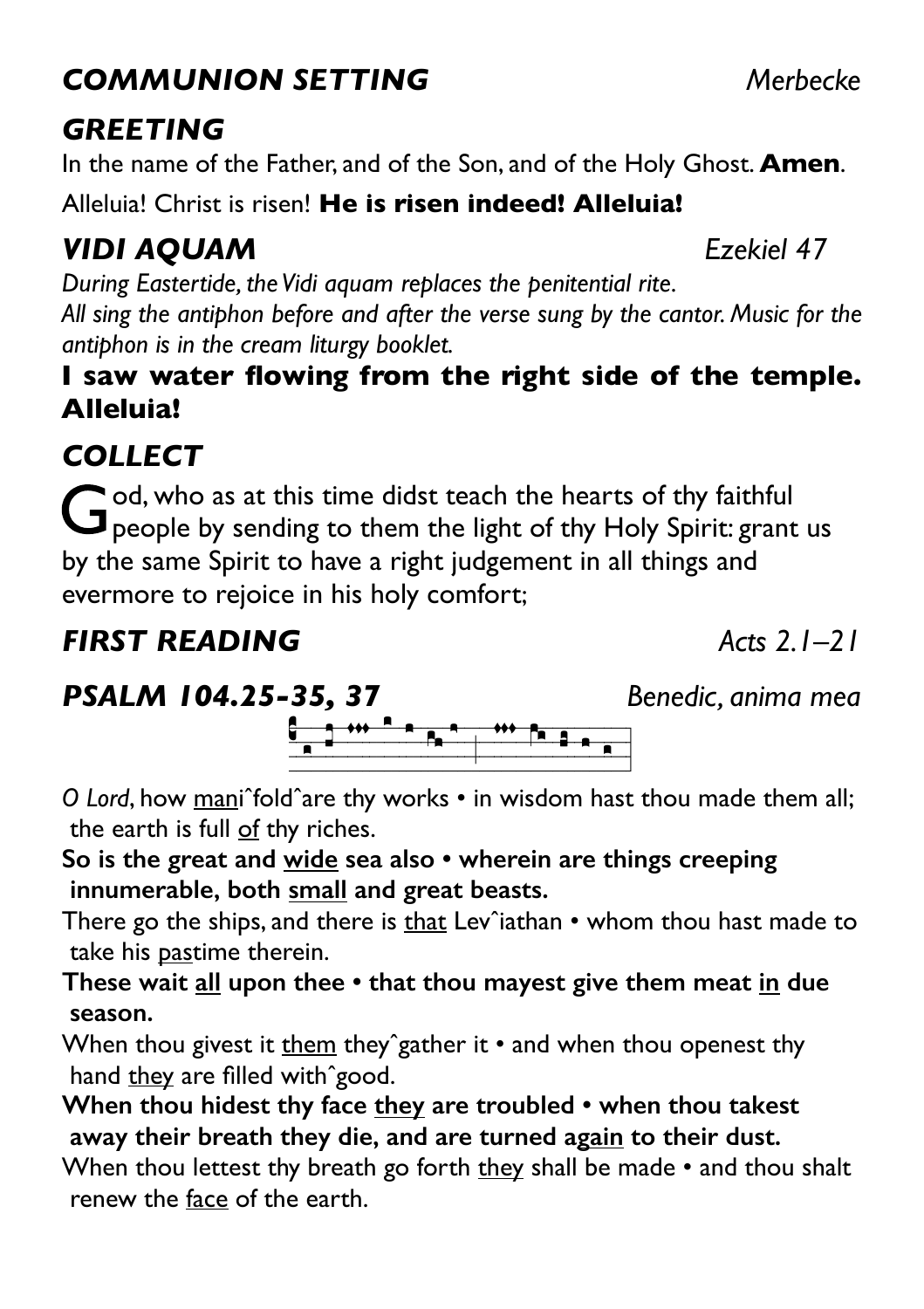**The glorious majesty of the Lord shall endure for ever • the Lord shall rejoice in his works.** 

The earth shall tremble at the^look of him • if he do but touch the hills, they shall smoke.

**I will sing unto the Lord as long as I live • I will praise my God while I have my being.** 

And so shall my words please him • my joy shall be in the Lord. **Praise thou the Lord, O my soul • [- -] praise the Lord.** 

## *ACCLAMATION*

*Alleluia!* Come, Holy Spirit, fill the hearts of your faithful, and kindle in them the fire of your love. *Alleluia!*

*GOSPEL St John 14.8–17, 25–27 PREACHER The Revd Anne Haselhurst MOTET Come down, O love divine* (Harris) *VOLUNTARY Crown Imperial* (Walton)

# **INTERCESSIONS**

**In particular need:** Priscilla White, Anne Clayton, Pauline, Vanessa Watchman, Paul Johnson, Sarah Gilfillan, Jim Lang, Margaret & Rachael Church, Eileen Taylor, Ewan Bowlby, Judy & Kathleen Cummins, Iain Cameron, Debbie Smith, Chris Hanson, Netta

**Continuing need:** Effie Keracher, Jonah & Chris Andrews, Gareth & Jenni Saunders, Ashley Cummins, *Priest*, Edie, Alice Bullough, Joan Day, Catherine Rowe, Rebecca, Beatrice, & Alexander, Shelagh Brown, Alec, Heather Moffitt, Bill Hyland, Jenny Bisset, Allan & Julia Grubb

*Residential care:* Catriona, Ann Noltie

*Recently departed:* Morah MacAlpine

*Year's mind***:** 5. John Watson (1928), Colin Robertson (2014); 6. Catherine Melville (1931), 9. John Hunter (2014), 11. Alexander MacDonald, *Priest* (1980)

*EPISTLE Romans 8.14–17*